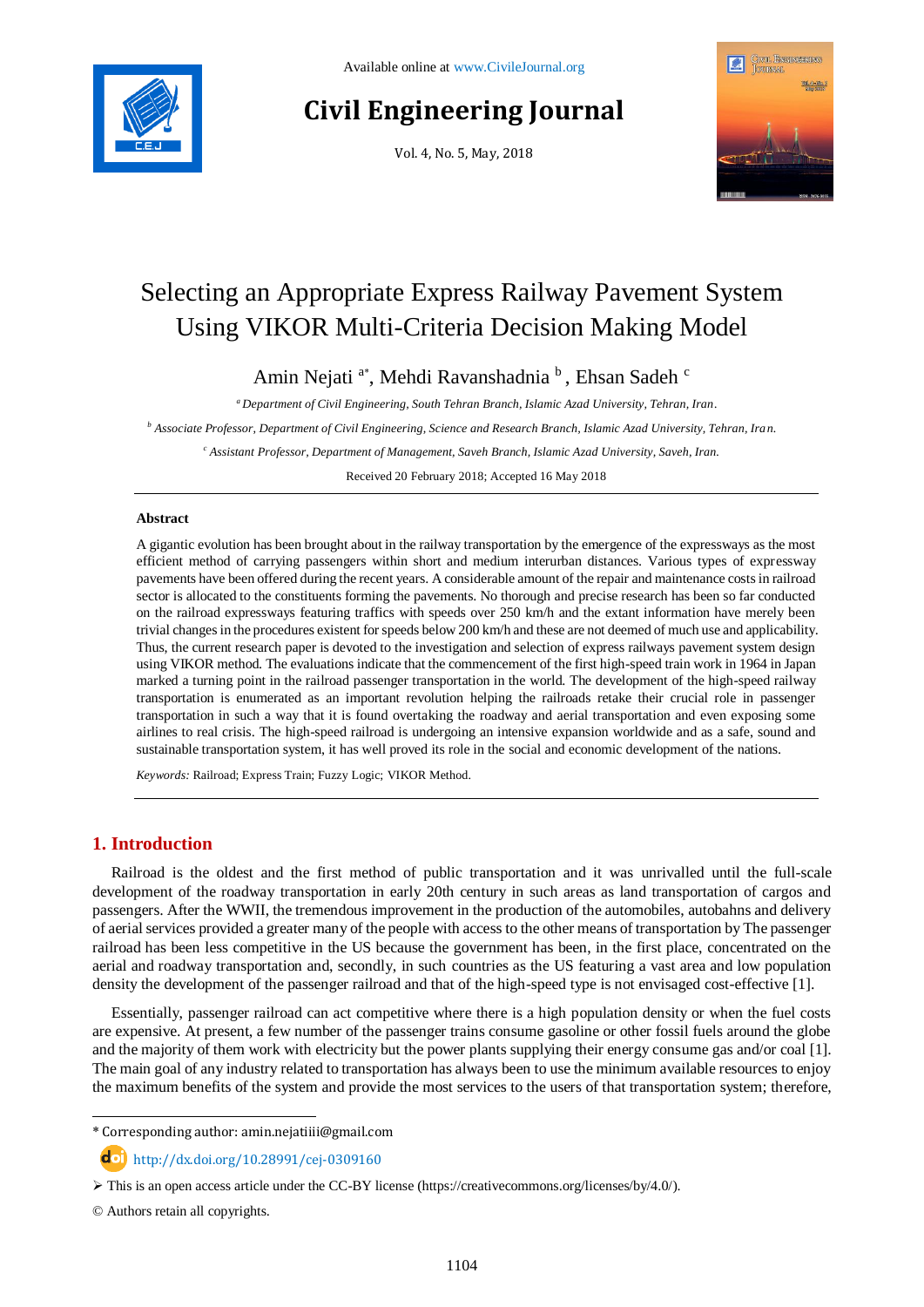high profitability and efficiency are the main objectives of any company or organization. One of the problems of construction of high-speed rails is their huge cost over conventional rails, which is far higher than the direct revenues being generated. Hence, from the point of view of business enterprises, the justification for investing in such large projects is usually weaker than the justification for conventional plans. However, even the policies that do not pay much attention to the transportation issues are not interested in the implementation of high-speed rail technology. Yet by choosing the right method and reducing costs on the high-speed rails, it has been possible to make policymakers welcome the new high-speed rail technology [2].

The transportation sector in general, and the high speed rail in particular are of great importance due to their direct and major impact on the economic and social development of countries and facilitation of the traveling. High speed rail transportation is an important and strategic way to compete with other modes of transportation, and in recent years, its development has been of great importance in all countries [3]. High speed rail technology is usually developed as a result of the advancement of conventional rail technology providing greater speed as well as safety for users of this network. In addition, it is a fast and efficient way to meet the demands of travelers who want a shorter trip with a higher quality [4].

### **2. Literature Review**

It is not possible to finance the high speed rail projects using public funds; the construction of high-speed rails requires the participation and attraction of capital along with the participation of other ministries. The attitude towards the investor in this section is different from other plans. In some countries, privatization is used to finance the high costs of this type of rails. Furthermore, many researchers have investigated the privatization of high-speed rails in many countries [5]. The arrival of high speed rail technology requires a comprehensive and integrated approach of government authorities and an incentive to attract investors in this sector. Strategic studies and the formulation of a general policy, as well as the prioritization of the implementation of high-speed projects, can be useful in making decisions [6]. In order to achieve sustainable economic development, proper use of the factors of production and planning is of particular importance because it increases productivity in the condition in which the country's economy is faced with limited production factors [7].

The reports of the International Union of Railways (UIC) also indicate the link between rail operations, speed lines and some costs in the European rail network [8]. Also, many studies have considered the difference between high-speed railways and air transport and have carried out economic investigations for this purpose [9-12]. In addition, various sources based on economic assessments in high-speed rail projects often focus on the project-oriented economic analysis and do not provide comprehensive information on the general state of the high-speed rails. Although they contain some organized economic information on high-speed rails and networks, they have not paid much attention to the issue of speed [13, 14]. The speed indicator is one of the most important indicators for a variety of modes of transportation, including high speed rails. Line Speed is a technical parameter related to the infrastructures [15].

The assessment of high-speed rails in Europe shows that, despite the financial difficulties, the high-speed rail system is considered as an important option regarding the global environmental concerns and the need for a rapid and safe transportation. It has also been proven that the implementation of high-speed railways, with an increasing access to the urban areas, leads to imbalances between major cities and marginal areas [16]. The impact of these rails on travel, encouragement to travel and its distribution is dependent on parameters such as the existence of conventional rail ways, air lines and the number of built stations. In addition, factors such as population coverage, budget constraints, the origin and destination of travels affect the provision of the rail network's extension model [17]. Regarding this issue, the decision to build new high-speed rails is made from the point of view of the impact on the environment, the historical features, the state of natural disasters, government policies for servicing specific areas, and the amount of allocated funds [18].

The emphasis on the efficiency leads to the formation of a high-speed network, the main purpose of which is to optimize the connection of important economic centers to each other; however, this approach will have a negative impact on the development, as it leads to an intensification of the polar pattern in spatial development; therefore, the richer cities become more beneficial and smaller cities inevitably fall into less favorable conditions [19]. However, there is now a relative consensus that the design of a high-speed network should take into account both equality and efficiency [20]. In 2015, Bachok et al. explored the sustainability indicators of transportation in Malaysia and considered indicators such as average travel time, land use and air and noise pollution [21]. In 2015, Bozasi et al., introduced sustainability indicators in the assessment of urban transport systems as well as their categorization; he included indicators such as taxes and shipping costs, air pollution costs, average travel time, environmental costs, and social and economic considerations [22].

The investigations on ballast in express trains show that the lack of paying attention to the ballast causes the loss of elasticity property, line stabilization and dirtiness of the ballast. Therefore, according to the substantial role played by ballast in the quality of the entire line and preservation of the safety and comfort of the trains movement, making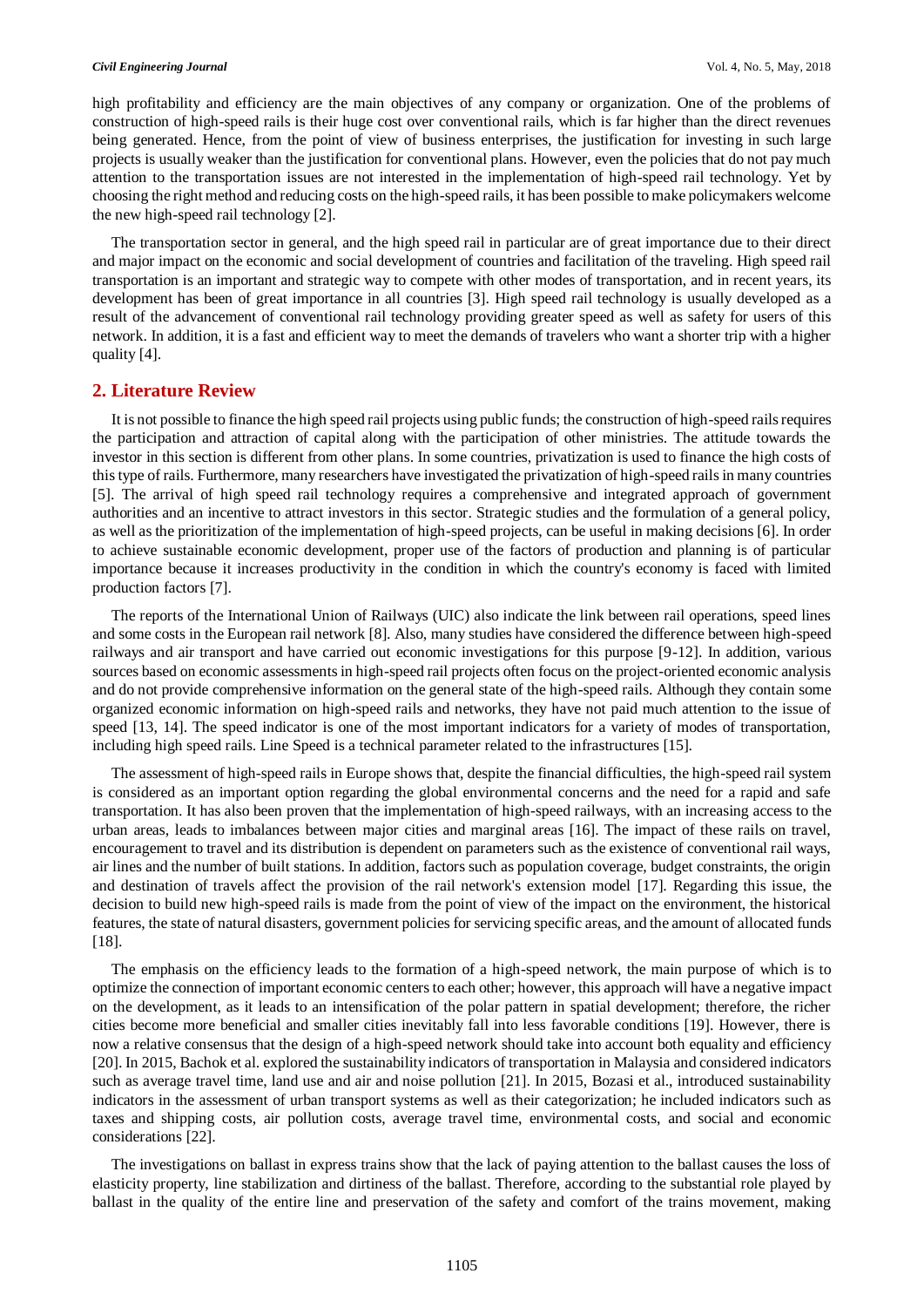investment in selecting the type of the masonry and the implementation method as well as the maintenance is greatly necessary [23]. The proper selection of the railroad's pavement system provides for its becoming the focus of the economy planners as a safe and cheap means of passenger and cargo transportation for the long routes to the extent that it is recounted as one of the factors accelerating the development and even the infrastructure of the countries' development [24]. The proper selection of the pavement implementation method in this type of trains causes reduction of noise and shake, increase the safety and reduction of human resources dangers during the project execution phase, lower repair and maintenance needs and the reduction of derailment risk in the express railways [25].

In view of implementation, ballast-free pavement is classified into three sets of in-situ, precast and combinational pavements each having their own specific advantages and disadvantages. The cost and the time required for performing repair and maintenance of the ballast-free lines is considerably lower than the cost of the ordinary railroads. The issue presents this system as an economically competitive method during the whole life of the railroad in contrast to the traditional systems [26]. The investigations also demonstrate that the ballast pavement system is an old but customary one and it is better to employ the ballast-free pavement systems according to the high ballast pavers' repair and maintenance costs. Also, the subgrade coupled pavement system has been experienced in Iran but it is found less costeffective hence it is better to make use of a substitute pavement system called RHEDA [27]. According to the fact that about 90% of the express train costs pertain to the construction of appropriate substructures, the selection of a proper system for the express trains can, meanwhile reducing the costs, provide for the social comfort [28]. Case study of the express trains in European and East Asian countries demonstrated that the selection of the pavement implementation system preceded by an investigation of the various methods of express railways are mostly done via concentration on the economic issues and the other factors have been given lesser weights [29].

The investigations performed in the express trains in India are reflective of the idea that the exertion of certain changes in the existing railroads can render them utilizable as express railways [30]. The evaluation of the properties of the express trains made it clear that the express railways are recognized and employed as highly efficient mechanisms in intra- and interurban transportation in the developed countries as well as in a great many of the developing countries. These types of trains are not only environment-friendly due to their absence of aerial and acoustic pollutions but they are also more favorable to the passengers with their speeding of the destination arrival, reduction of driving accidents, high capability of transporting the passengers and lower levels of energy consumption [31]. Therefore, these types of trains can be envisioned as a good choice for the sustainable development that is in need of precise planning and codifying strategies [32].

Considering the enhancement of the traditional railroads along with paying attention to the role of the cities positioned in the midway of the path from a source to a destination travelled by an express train is enumerated as an optimum solution that is currently being executed in countries like Spain and France [33]. Aerodynamic, land and environmental conditions as well as the rail response to the vibrations and its load-bearing considerations are among the most important risks taken into account in selecting express train railway pavement system [34]. The issue turns more significant when very soft clay is used in the implementation of express train railway pavement [35]. Using ABAQUS software for the investigations of the vibrations in implementing various methods of pavement construction in regard of the express train railways made it evident that the failure in selecting a proper method, meanwhile increasing acoustic pollution, causes a larger deal of train shakes as a result of which the passengers lose their feeling of safety and comfort followed by faster destruction of the railroads [36]. Moreover, there are other researchers carried out using analytic hierarchy method to determine the appropriate systems of express train railway pavement construction that have indicated that the pavement systems with D-traverse of the buried block in the concrete slab are the preferred choice [37].

Khalili and Assadi evaluated high speed trains and stated that the high cost of construction, operation and maintenance of high-speed railway lines and its development is more justifiable in countries that have high population density and travel demand [38]. Based on the research of Khakbaz and Fattahi, regarding different methods of implementing high speed trains in Australia and overcoming its geotechnical problems, it was determined that the correct choice of pavement method in the high-speed rails would reduce the structural height, maintenance costs, the risk of wheel slide, and increase travel comfort due to reduced vibration and noise of the rails [39]. Alimoradi et al. analyzed the economic costs of high-speed railways and found that the total cost of the railway shows the least cumulative costs, taking its various parts into account and the approximate range of 250 km/h. In addition to the issue of speed, factors such as transportation policies, geographic conditions and topography of the regions, the economic conditions of countries, and the type of pavement execution system affect the cost of high-speed rail lines [2]. Fadakar Masouleh and KeyMansheh explored the costs of construction and maintenance of high-speed railroads and announced that the highspeed rails, being the advanced generation of normal vehicles, are able to save the costs and time. This transportation system is in competition with other transportation systems such as airlines because the five categories of safety, convenience, access, time savings and costs are very important for the users as well as the constructors and operators who, aside from the four primary issues, take the issue of cost seriously. The quality of each transportation system, with regard to the competitive ability of each, is evaluated with other systems in the intercity transportation [40].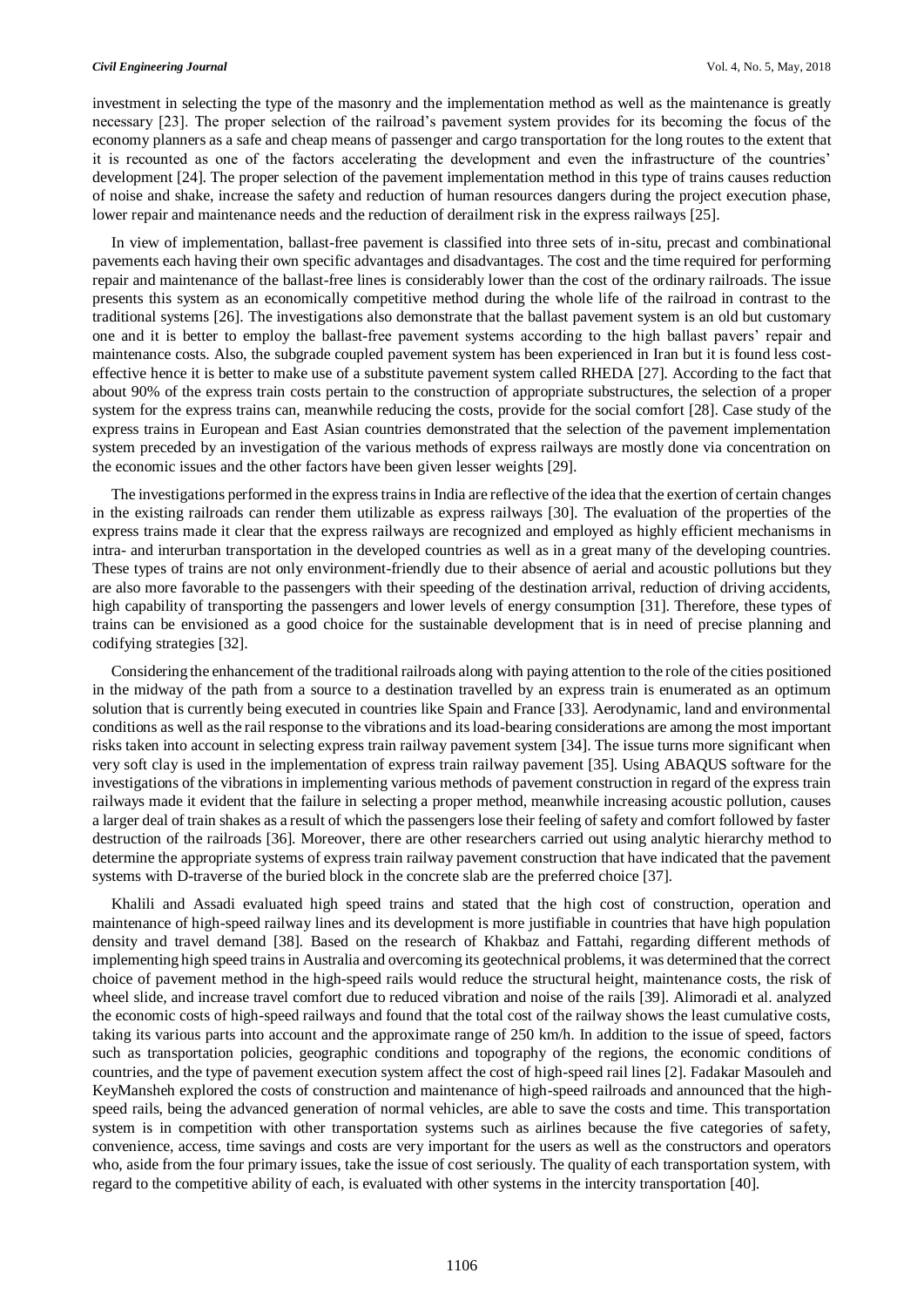Barikani et al. explored in their research the new methods of launching ballast in high speed trains, and stated that due to the high importance of ballast as a significant component of the pavement in line performance, it is necessary to conduct researches in this regard. Concerning the heavy maintenance costs of the line- the main costs are related to the ballast- the use of a durable ballast and more stable stability with a certain uniformity can save a large part of these costs. Slag ballast is one of the materials being evaluated as ballast [41]. The research of Saheb Azamani on intelligent pavement system in high speed railways revealed that the selection of a suitable system for high-speed railroads increases reliability and quality, reduces installation time and noise pollution as well as maintenance costs [42]. More frequent and faster trains will also have a positive effect on economic growth in the area. The construction of HS2 will result in Birmingham being as close to London as is Cambridge, in terms of travel time [43]. Jing et al., studied the ballast on fast trains, and it was realized that the effective factors in the selection of ballast are high speeds, the velocity of ballast particles and the ratio of mass to volume; therefore, to implement a proper pavement system, one must, already, examines the shape, volume, grading, and connectivity of the ballast [44].

## **3. Methodology**

In the present research, a qualitative analysis was performed descriptively and the method of implementation of highspeed railways' pavement system was analyzed. Then, four commonly used high-speed railways' pavement systems were evaluated and compared by experts in order to choose the best operating system. These systems include the Shinkansen concrete slab system, the ERC buried railing system, MRT rheda System, and the IPA system. The reason for choosing these systems is their frequent use in high-speed rail projects. Library studies were used and a questionnaire was prepared with the help of specialists, individuals and organizations that directly deal with the choice of the type of construction system in order to identify the effective measures in selecting the type of proper pavement system; the input data required for the VIKOR procedure were obtained. Meanwhile, the questionnaires were distributed to seven groups, including contractors, employers, advisors, project directors, investors, university professors and the experts and specialists reaching to a total of 123 individuals. The questionnaire was scored based on Likert's 9-point scale.



**Figure 1. Likert's 9-Point Scale**

It was made clear in an evaluation of the questionnaires that the required scales include the ease and pace of implementation, implementation costs, repair and maintenance, domestic implementation experience and the contractors and consultors' competencies and there was made use of Likert's 9-point scale to quantify these scales to tangible figures. Finally, according to the data and output of the VIKOR method, pavement systems of high-speed rail were categorized in terms of priority (Figure 2).



**Figure 2. Flowchart of the study method stages**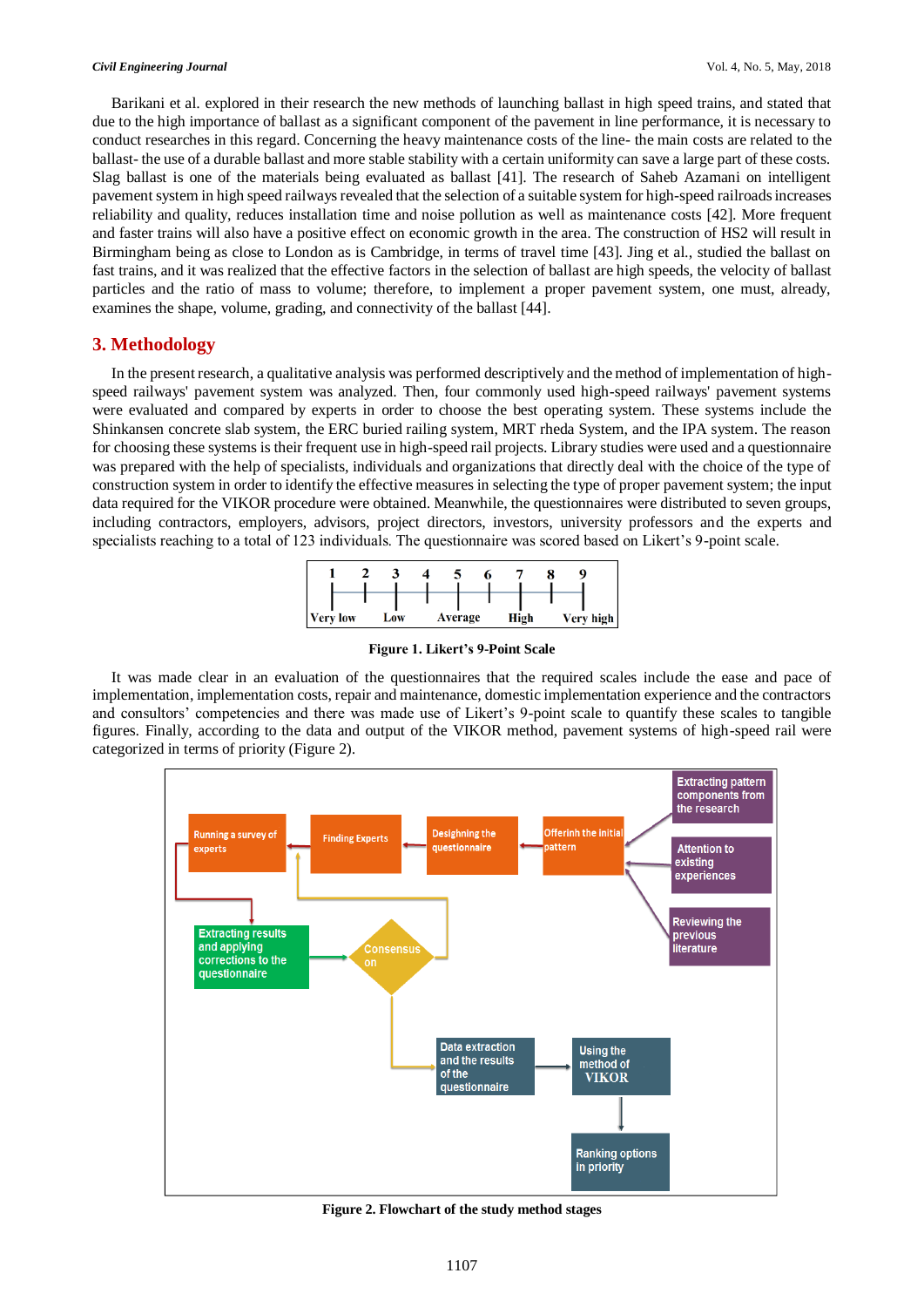## **4. VIKOR Method**

The term VIKOR (Vlse Kriterijumsk Optimizacija Kompromisno Resenje) was presented by Opricovic and Te-Zang in 1988 being developed during 2002-2007. This methodology is based on the consensus planning of multi-criteria decision-making issues, evaluating issues that are inappropriate and incompatible. When a decision maker is unable to identify and express the superiority of a problem at the time of its initiation and design, this method can be used as an effective tool for decision making.

The purpose of this method is to focus on the ranking and selection of a set of variables in an issue with conflicting criteria, which ultimately result in a consensus ranking list and one or more consensus solutions. The consensus solutions is a viable solution being closest to the ideal solution. An agreement or consensus means an answer based on the mutual agreement between the criteria. The target space between the two criteria is shown as an example in Figure (3) [45].



**Figure 3. The target space between two criteria in the VIKOR method [45]**

#### **4.1. The Advantages of VIKOR Method**

The advantage of the VIKOR method is that it doesn't necessitate the use of experts' opinions to evaluate options on the basis of criteria, but it can use raw data. For example, to evaluate for instance which village has favorable conditions in the "communication path" the distance between the communication path and the village can be measured and entered into the model without requiring an expert assessment instead of scoring by experts. This is the main difference between this model and hierarchical and network analysis being based on paired comparisons of criteria and options, while in this model there is no comparison between criteria and options, but each option is evaluated independently based on each criterion [45].

This assessment can be based on raw data or based on expert opinion. Thus, the main purpose of this model is to determine the weight and value of each option and it's ranking [45].

## **5. Introducing the Common Express Railway Pavement System Implementation**

### **5.1. Shinkansen Slab Track System**

The use of Shinkansen slab track dates back to the bitter experiences of exploiting 516 km Tokaido railway put to work in 1964. The railroad was firstly furnished with a ballast structure and the emergence of the great many of the problems governing the system led to the innovation and development of a railway by means of precast concrete slabs. The system was operationalized in 1970 on a 21 km railroad and it is known to be of several kinds. Although they are different in some respect, they are all drawn on a common fundamental idea and their differences only lie in their details, especially according to the place where they are going to be mantled [46].



**Figure 4. A sample of implemented Shinkansen slab track [46]**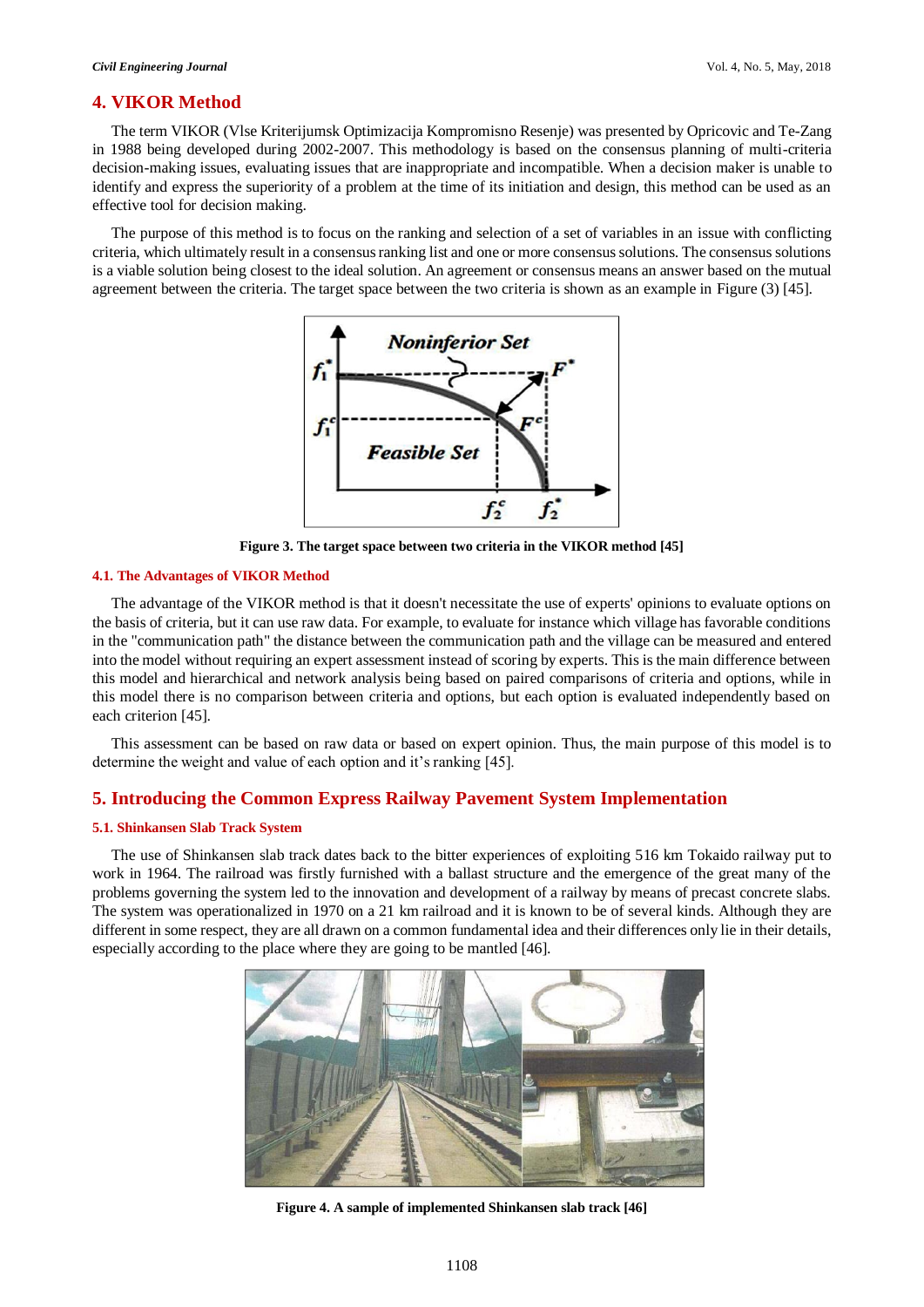#### **5.2. ERC Subgrade Railroad Design**

The ERC subgrade railroad design possesses continuous rail abutment consisted of a composite material such as the combination of cork and polyurethane. The rails are infirmed in their places by an elastic composite material in the entire profile except for the railroad ferrule. There is no need for using additional elements for fixing the line width and this is the most specific characteristic of this system. The method is applicable in a range of railroads from those used for lighter trains to even express trains. The connection system properties are as stated below [46]:

- Continuous abutment of the railway is built on an elastic strip
- Rail's guidance by the use of elastic anchors to a slot
- Top-down alignment and arrangement of the rails
- Stabilization of the rail profile location by the assistance of a composite material.

Optimum designing of the slot dimensions, elastic segments and the strips underneath the rail in line with providing for specific elasticity required by the line system are illustrated in Figure 5.



**Figure 5. Cross-section of the ERC subgrade railroad design [47]**

### **5.3. RHEDA MRT System**

The term RHEDA ballast-free railway dates back to 1972 in the construction of Rheda Wiedenbrück train station in Germany. The Rheda system structure and the various kinds derived thereof include an in-situ constructed reinforced concrete plate in which the pre-stressed concrete railroad tie are employed as the elements keeping the rail track fixed in its position. In the process of construction and manufacturing of these structures, a collection encompassing rail's complete span consisted of the track and the connected pre-stressed railroad tie and rails are mantled inside the concrete. The use of the pre-stressed concrete railroad tie as part of the final concrete slab makes it ascertained that the rail connection bonds to the railroad tie are not influenced by the cracks created in the concrete slab. Due to the lack of integrity in the final concrete slab, micro-cracks, usually not devastative, are usually developed uniformly in the periphery of the railroad ties [46].



**Figure 6. Rheda System [46]**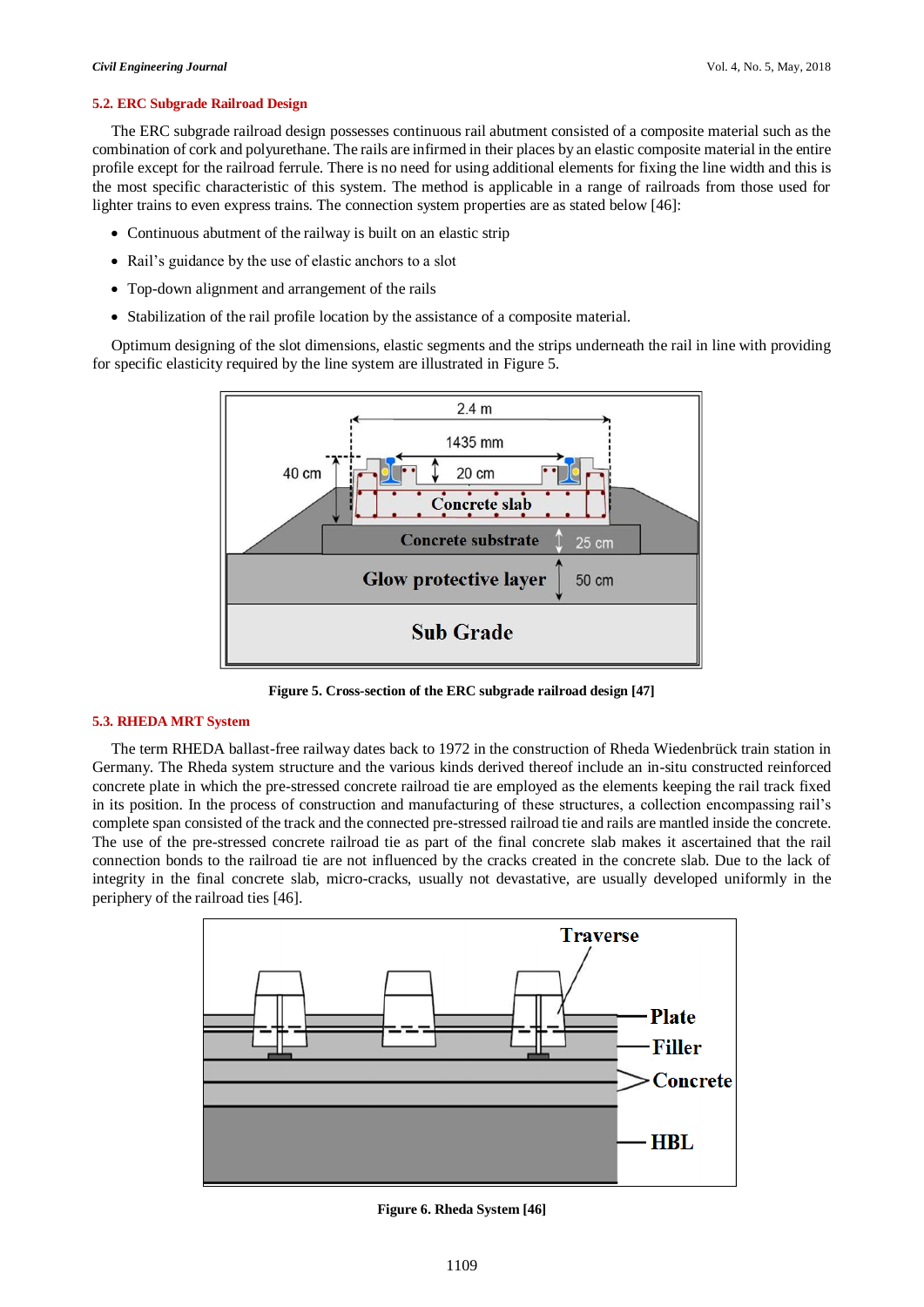#### **5.4. IPA System**

The system was originally developed by Italy's government Railroad Network and it is the result of railroad technology transferring from Japan to them. The system embraces pre-stressed and precast concrete slabs that are assembled on a concrete foundation featuring a layer thickness of 50 mm made of asphalt concrete. The installation of the ballast-free line incorporates the placement of the basic flat concrete slabs and then the superimposition of the prestressed concrete slabs, 5 meters in length, 2.5 meters in width and 160 mm in thickness, reaching to a weight of more than 5.2 tones. A semicircular protruding section has been built on the ending part of every concrete slab so as to stabilize the slabs and it also serves the prevention of their longitudinal and lateral movements. In addition, a combination composed of asphalt concrete, 50 mm in thickness, is grouted on-site in the clearance between the precast slab and the concrete foundation. This gives an elastic layer (900 newton per millimeter) capable of providing for a better elasticity in the subsection of the track than the ordinary ballasted lines [46].



**Figure 7. IPA System [46]**

## **5.5. STEDEF VFB Design**

This system is the most well-known ballast-free design widely used in France and very similar to express TGV lines constructed in the tunnels and it is comprised of two elastic surfaces. The first elastic surface is supplied by means of pads made between the rail and the reinforced concrete blocks. The railroad is placed on the blocks through being fastened by the use of elastic anchors' bolts (of the NABLA elastic anchors). The layer is served to absorb the high frequencies (800-1000 Hz) and the vibrations stemming from the rail-wheel contact. Therefore, the rail pad is capable of preventing the transferring of these vibrations to the railroad tie blocks. The second elasticity surface carries out the duty of the ballast in the customary lines [46].



**Figure 8. STEDEF System [46]**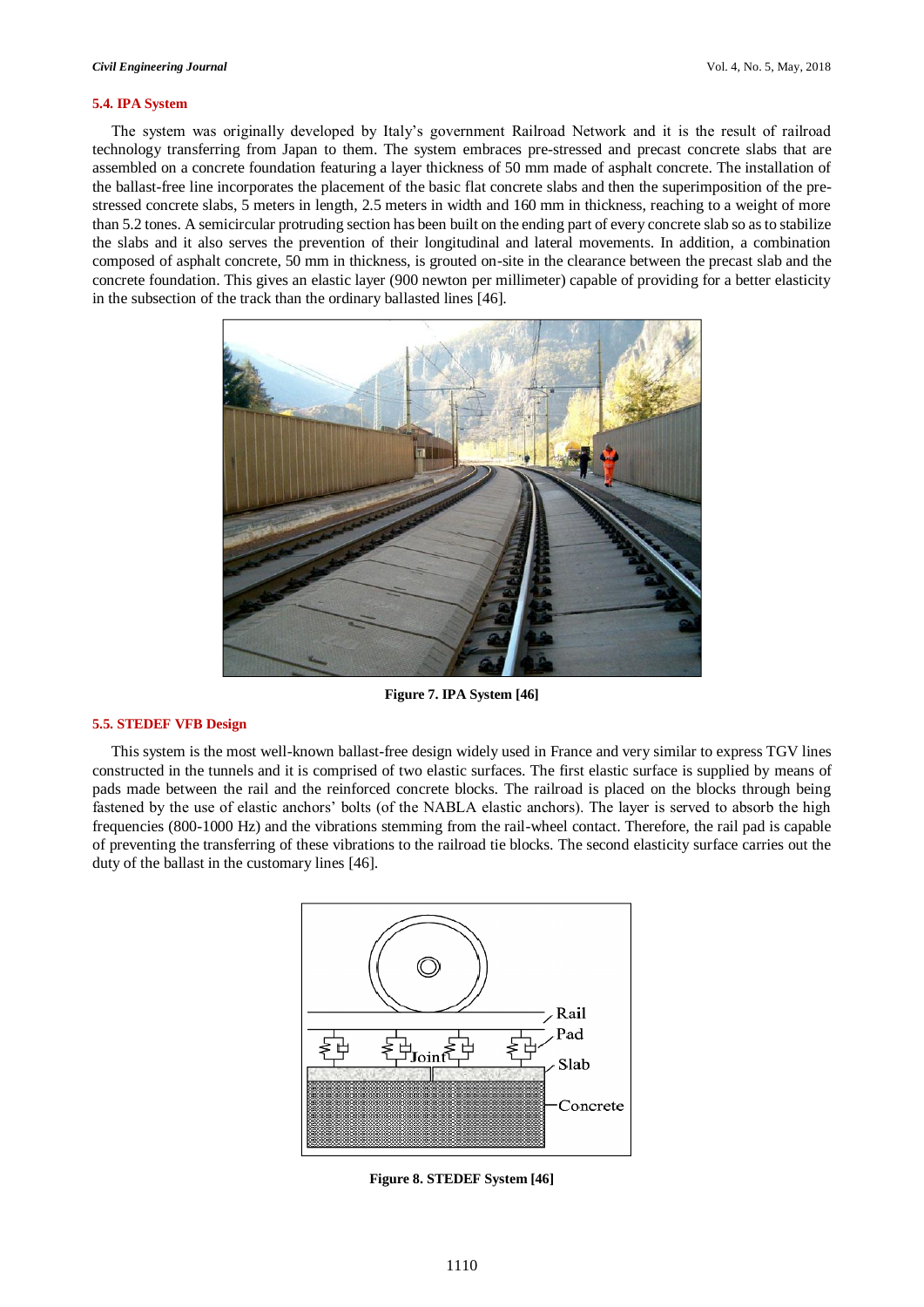#### **5.6. PACT (Paved Concrete Track) Concrete Slab System**

The system incorporates a continuous reinforced concrete slab that is implemented on-site. The substantial advantages of the system are [46]:

- The humid conditions have no special effect on the role-playing of this system and there is no risk of the line buckling due to its high lateral rigidity.
- The finished height of the pavement is smaller than the ballast state and its improved geometry eliminates the risk of derailment as a result of the line irregularities.
- The layer beneath the rail track can be used in a continuous manner so as to provide for a higher rate of smoothness and larger absorption of the vibrations.

#### **5.7. SATO Design**

The first design pertinent to the supportive layers in singular unburied ballast-free systems was proposed by SATO, a German term meaning Study Group for Asphalt Pavements (Studien gesellschaft Asphalt-Oberbau). The specialty of SATO design is its use of Y-shaped steel railroad ties equipped with the double rail abutments. In order to make the railroad ties bound in both orthogonal and horizontal directions, they are welded to a broad steel plate, named Nelson anchor (Rawlplug) as shown in Figure 9 so as to create an appropriate fixed support as a result of the anchor's placement in the asphalt layer [46].



**Figure 9. Cross-section of SATO design [46]**

# **6. VIKOR Multi-Criteria Decision Making**

#### **6.1. Step One: Converting the Qualitative Quantities to Quantitative Values Using Likert's 9-point Scale**

Due to the fact that the questionnaire gathers the data in a qualitative manner, there was made use of Likert's 9-point scale to convert the qualitative quantities to quantitative values. Table (1) presents the decision matrix.

| <b>Scale</b><br>Option              | Implementation<br>speed and ease | Implementation<br>cost | <b>Repair and</b><br>maintenance | <b>Domestic implementation</b><br>experience | <b>Contractors and</b><br>advisors Competency |
|-------------------------------------|----------------------------------|------------------------|----------------------------------|----------------------------------------------|-----------------------------------------------|
| <b>PACT</b>                         |                                  |                        |                                  |                                              |                                               |
| Shinkansen Slab Track System        | 9                                |                        |                                  |                                              | 9                                             |
| <b>IPA</b> System                   |                                  |                        |                                  |                                              |                                               |
| STEDEF VFB Design                   |                                  |                        | 5                                |                                              |                                               |
| <b>RHEDA MRT System</b>             | 9                                | 9                      |                                  | 9                                            | 9                                             |
| <b>SATO</b> Design                  | 5                                |                        | 5                                | 3                                            |                                               |
| <b>ERC Subgrade Railroad Design</b> | 9                                |                        |                                  | 9                                            | 9                                             |
| <b>Total</b>                        | 53                               | 47                     | 45                               | 47                                           | 53                                            |

## **6.2. Step Two: Normalized Decision Matrix**

Table 2 gives the normalized decision matrix obtained from every column's total sum of squares and dividing it by that value [47].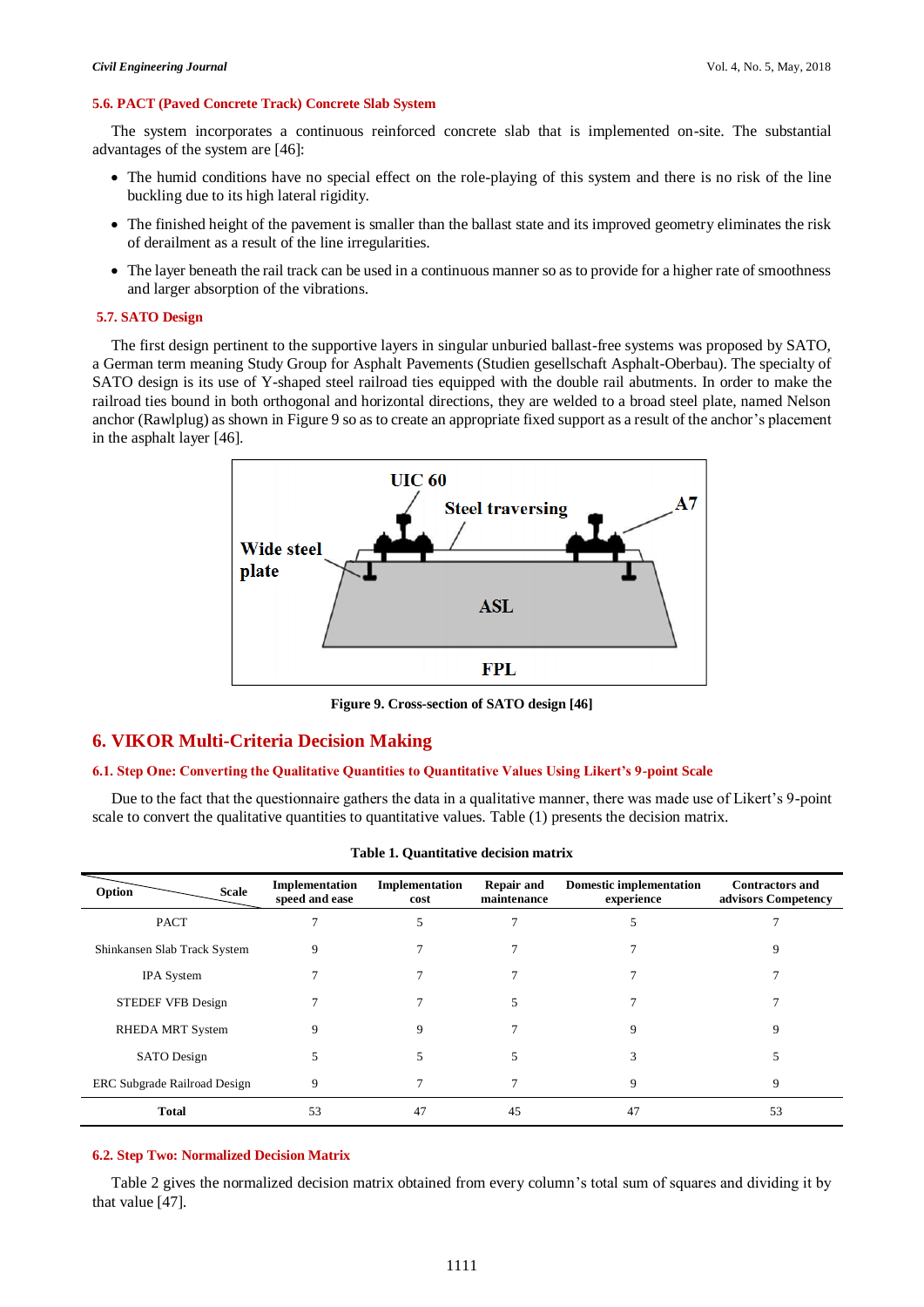| Option<br><b>Scale</b>              | Implementation<br>speed and ease | Implementation<br>cost | <b>Repair and</b><br>maintenance | <b>Domestic implementation</b><br>experience | <b>Contractors and</b><br>advisors Competency |
|-------------------------------------|----------------------------------|------------------------|----------------------------------|----------------------------------------------|-----------------------------------------------|
| <b>PACT</b>                         | 0.344                            | 0.277                  | 0.408                            | 0.270                                        | 0.344                                         |
| Shinkansen Slab Track System        | 0.442                            | 0.387                  | 0.408                            | 0.378                                        | 0.442                                         |
| <b>IPA</b> System                   | 0.344                            | 0.387                  | 0.408                            | 0.378                                        | 0.344                                         |
| <b>STEDEF VFB Design</b>            | 0.344                            | 0.387                  | 0.291                            | 0.378                                        | 0.344                                         |
| <b>RHEDA MRT System</b>             | 0.442                            | 0.498                  | 0.408                            | 0.486                                        | 0.442                                         |
| <b>SATO</b> Design                  | 0.245                            | 0.277                  | 0.291                            | 0.162                                        | 0.245                                         |
| <b>ERC Subgrade Railroad Design</b> | 0.442                            | 0.378                  | 0.408                            | 0.486                                        | 0.442                                         |

## **Table 2. Normalized decision matrix**

## **6.3. Step Three: Calculation of the Positive and Negative Ideal Spots**

For every scale, the best and the worst of each will be determined amongst all the options denoted by fj\* and fj-, respectively [47].

 $f_j^* = Max f_{ij}$ 

 $f_j$  = Min  $f_{ij}$ 

$$
(i = 1, 2, ..., m, j = 1, 2, ..., n)
$$
 (1)

# **6.4. Step Four: Calculation of the Utility and Regret Values of Each Option**

For every scale, the best and the worst of each will be determined amongst all the options denoted by fj\* and fj-, respectively [47].

$$
L_{1,j} = S_i = \sum_{j=1}^n w_j \times \frac{f_j^* - f_{ij}}{f_j^* - f_j^-}
$$
  
\n
$$
L_{\infty,i} = R_i = \text{Max}\left\{w_j \times \frac{f_j^* - f_{ij}}{f_j^* - f_j^-}\right\}
$$
\n(2)

Where S denotes the relative distance of the i-th option from the positive ideal solution (the best combination) and  $R_i$ designates the maximum discomfort of the i-th option for its distantness from the positive ideal solution [47].

#### **6.5. Step Five: Calculation of VIKOR Index for Each Option**

$$
Q_i = V \left[ \frac{S_i - S^*}{S^* - S^*} \right] + (1 - V) \left[ \frac{R_i - R^*}{R^* - R^*} \right] \tag{4}
$$

Wherein, we have:

 $V=$  the weight for the maximum group utility

 $S^-$  = Max  $S_i$  $S^* = Min S_i$ 

 $R^- = Max R_i$ 

$$
R^* = \min R_i
$$

The amount of index for each option has been given in Table (3).

**Table 3. The amount of VIKOR index for each option**

| Option<br><b>Scale</b>        | O-value |
|-------------------------------|---------|
| <b>PACT</b>                   | 0.741   |
| Shinkansen Slab Track System  | 0.317   |
| <b>IPA</b> System             | 0.454   |
| <b>STEDEF VFB Design</b>      | 0.504   |
| RHEDA MRT System              | 0.000   |
| <b>SATO</b> Design            | 1.000   |
| ERC Subgrade R1ailroad Design | 0.275   |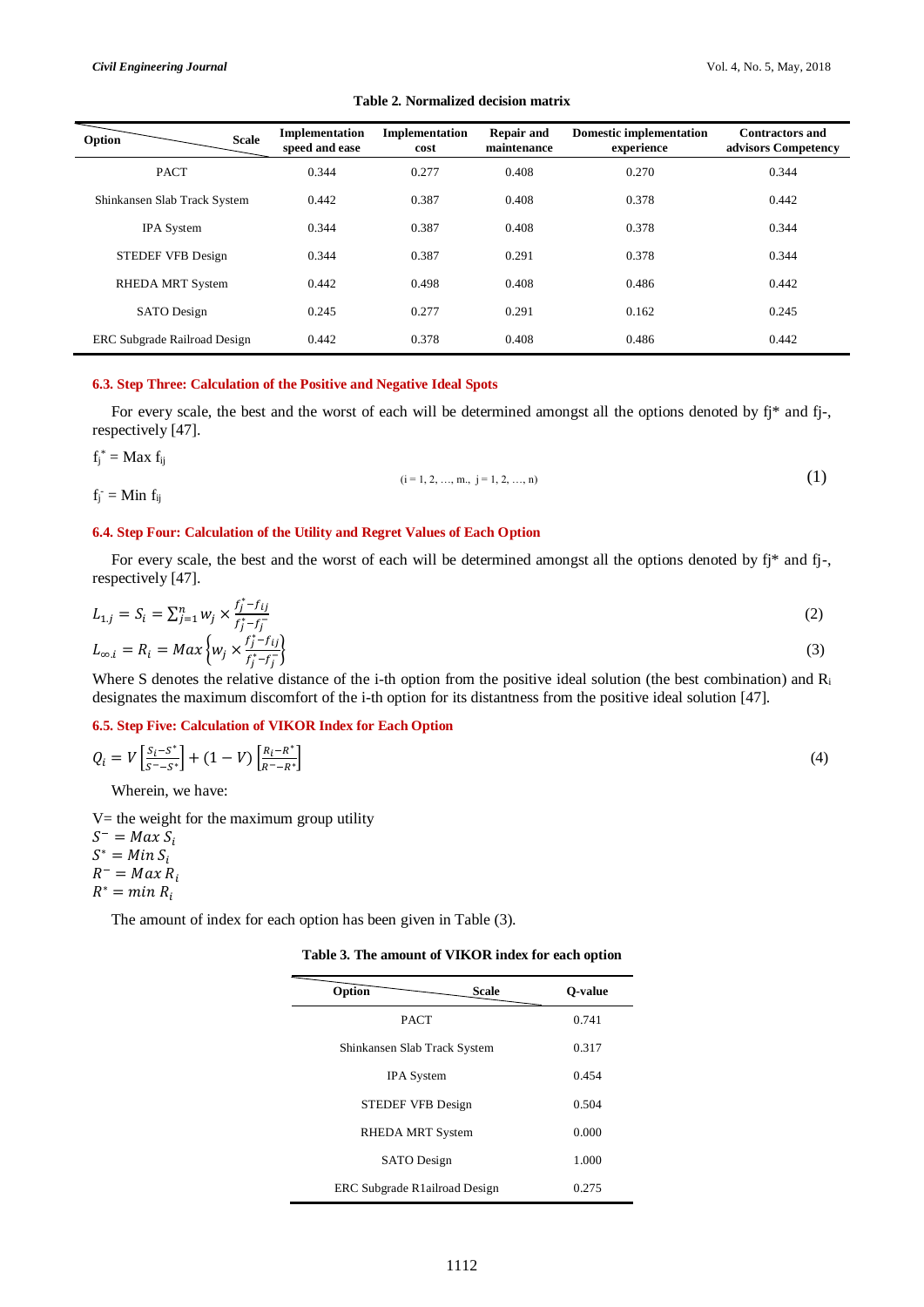#### **6.6. Step Six: Option Ranking Based on S, R and Q Values**

The options are ordered in three groups, from small to large, based on S, R and Q values. The best option possesses the lowest Q value provided that the following two condition hold:

Condition One: if the option  $A_1$  and  $A_2$ , among m options, are ranked first and second, then the relation (5) should hold between them:

$$
Q(A_2) - Q(A_1) \ge \frac{1}{m-1} \tag{5}
$$

Condition Two: the option  $A_1$  has to be ranked superior at least in one of the R or S groups. If the first condition is found not holding true, then both of the options are to be considered as the best. If the condition two is found not holding rue, both options,  $A_1$  and  $A_2$ , are selected as the best choice [47].

| <b>Based on S-value</b>             |       | <b>Based on R-value</b>             |       | <b>Based on O-value</b>             |       |  |
|-------------------------------------|-------|-------------------------------------|-------|-------------------------------------|-------|--|
| <b>RHEDA MRT System</b>             | 0.000 | <b>RHEDA MRT System</b>             | 0.000 | <b>RHEDA MRT System</b>             | 0.000 |  |
| <b>ERC Subgrade Railroad Design</b> | 0.110 | <b>ERC</b> Subgrade Railroad Design | 0.110 | <b>ERC Subgrade Railroad Design</b> | 0.275 |  |
| Shinkansen Slab Track System        | 0.193 | Shinkansen Slab Track System        | 0.110 | Shinkansen Slab Track System        | 0.317 |  |
| <b>IPA</b> System                   | 0.408 | <b>IPA</b> System                   | 0.125 | <b>IPA</b> System                   | 0.454 |  |
| <b>STEDEF VFB Design</b>            | 0.508 | <b>STEDEF VFB Design</b>            | 0.125 | <b>STEDEF VFB Design</b>            | 0.504 |  |
| <b>PACT</b>                         | 0.602 | <b>PACT</b>                         | 0.220 | <b>PACT</b>                         | 0.741 |  |
| <b>SATO</b> Design                  | 1.000 | <b>SATO</b> Design                  | 0.250 | <b>SATO</b> Design                  | 1.000 |  |

**Table 4. Ranking of the methods of express railway pavement implementation methods**

According to Table 4, the option that is recognized as the superior choice in all of the three groups is selected as the best option. As it is observed, Rheda MRT system has been selected as the best option in terms of the three S, R and Q indices. To introduce this option as the superior choice, there is a need for its two prerequisites to be investigated.

Condition One:

$$
0.275 - 0.000 \ge \frac{1}{7 - 1} \to 0.275 \ge 0.167
$$

Thus, the first condition holds.

#### Condition Two:

The option  $A_1$  should be realized as the superior option at least in one of R or S groups. If the first condition is not found holding true, then both of the options are considered as the best. If the second condition is not found holding true, both of the options will be selected as the superior choice. We have:

Rheda MRT system has been selected as the superior option in terms of all three indices, i.e. R, S and Q. Hence, the second condition is also found holding true.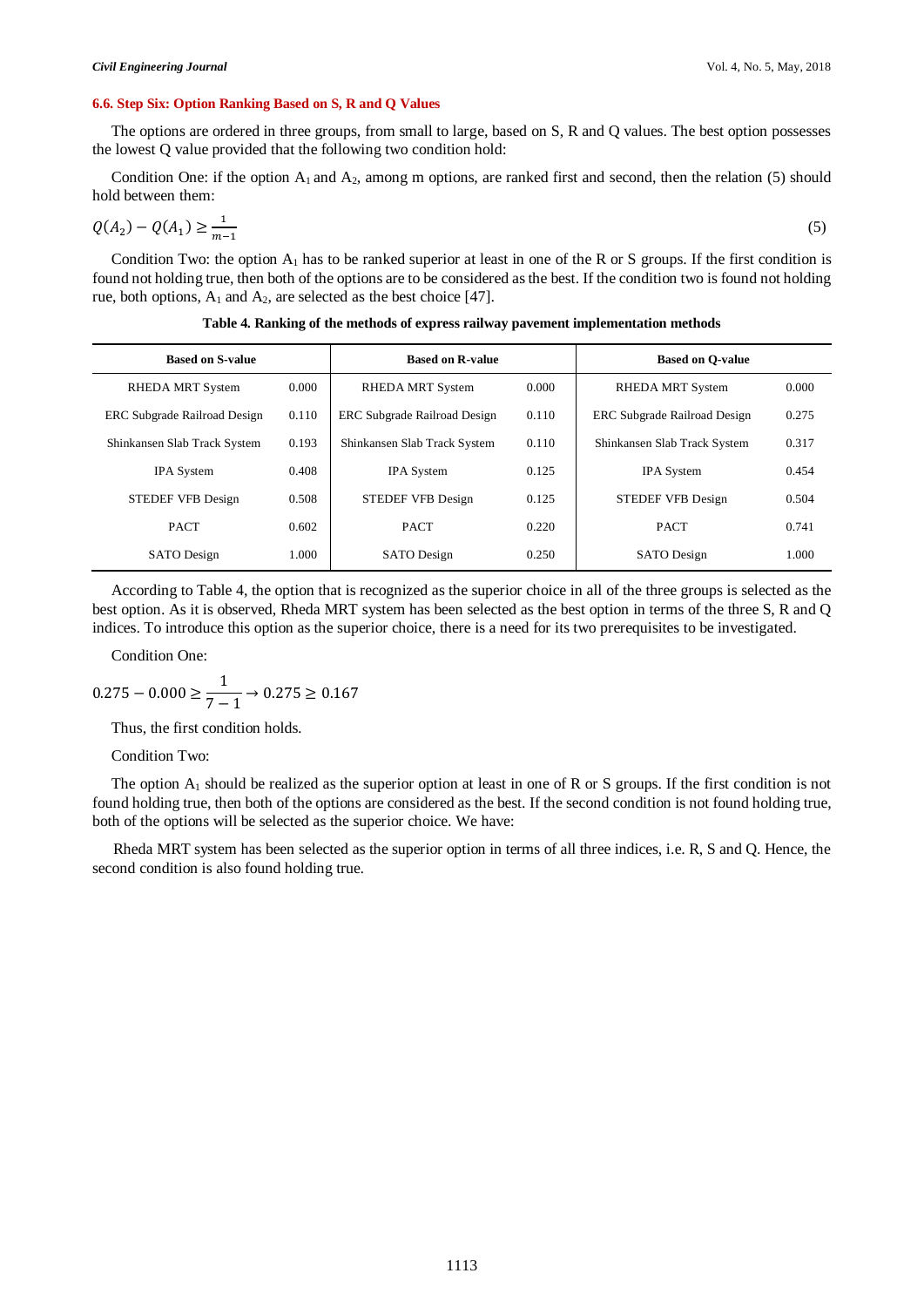

**Figure 10. An appropriate pavement system for the high speed rail in terms of priority**

## **7. Conclusion**

The development of the railroad transportation, especially express railway, needs precise planning and codification of strategy for its being characterized by such advantages as very low pollution, high transit competencies, reduction of driving accidents, a very high capability in transportation of the passengers, offering more comfort and safety and reduction of energy consumption. Since the most important duty of a railway pavement system is the safe guidance of the railroad transportation fleet and preservation of the required sustainability against being repeatedly loaded with orthogonal, lateral and longitudinal loads during its exploitation period, the stability level of the railway track should be to the extent that no destruction and disruption can be caused in the geometry and structure of the line. The sustainability of a railroad pavement system largely depends on its constituent components, tonnage and the speed of the passing load, quality of the repair and maintenance operations and an array of the other environmental factors like the temperature and so forth.

## **8. References**

[1] Barkhordari, M. A., & Falahi, F. "Types of Pavement without Railways Highlights and the Advantages and Disadvantages of Each and Provide an Excellent Pavement System in Iran." 2th National Conference on Transport Infrastructure. Tehran.

[2] Alimoradi, Z. et al. "Economic Analysis of High Speed Rail Costs at different speeds in order to implement optimum speed in Iran." Applied Economic Studies in Iran (2015): 167-192.

[3] Alimoradi, Z. et al. "Providing a Model for Gradually Increasing Garlic Speed in Railways Based on Scenario Design, Case Study of Tehran-Midway Route." Transportation (2016): 481-498.

[4] Javir, C., & De Rus, G. "Some Stylized Facts about High Speed Rail: the Review of HSR experiences around the world." Transport Policy (2009): 19-28. doi: doi.org/10.1016/j.tranpol.2009.02.008.

[5] Alexandersson, G. "Rail privatization and competitive tendering in Europe." Built Environment (2009): 43-58. doi: https://doi.org/10.2148/benv.35.1.43.

[6] Sánchez, Borràs et al. "Rail access charges and the competitiveness of high speed trains." Transport policy (2010): 102-109. doi: https://doi.org/10.1016/j.tranpol.2009.12.001.

[7] Hernández, A., & Jiménez, J. L. "Does high-speed rail generate spillovers on local budgets?" Transport policy (2014): 211-219. doi: https://doi.org/10.1016/j.tranpol.2014.06.003.

[8] Gattuso, D., & Restuccia, A. "A Tool for Railway Transport Cost Evaluation" Procedia - Social and Behavioral Sciences (2014):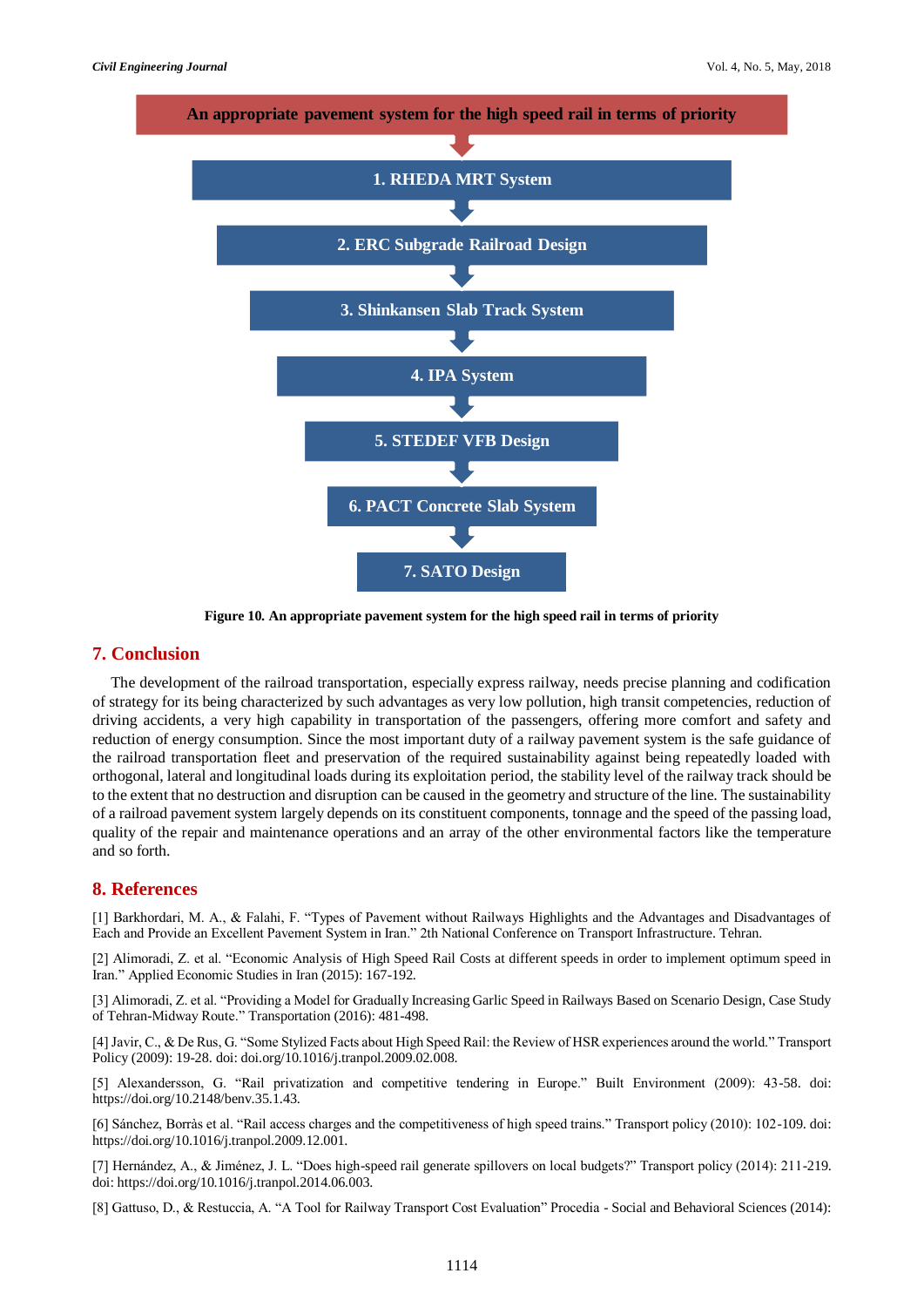549-558. doi: https://doi.org/10.1016/j.sbspro.2014.01.088.

[9] Adler, N et al. "High-speed rail and air transport competition: Game engineering as tool for cost-benefit analysis" Transportation Research Part B: Methodological (2010): 812-833. doi: https://doi.org/10.1016/j.trb.2010.01.001.

[10] Levinson, D et al. "The full cost of intercity transportation-a comparison of high speed rail, air and highway transportation in California" (1996).

[11] Ha, H. K et al. "Social efficiency benchmarking of Japanese domestic transport services: A comparison of rail and air" Transportation Research Part D: Transport and Environment (2011): 554-561. doi: https://doi.org/10.1016/j.trd.2011.06.003.

[12] Fu, X et al. "Will China's airline industry survive the entry of high-speed rail?" Research in Transportation Economics (2012): 554-561. doi: https://doi.org/10.1016/j.retrec.2011.11.006.

[13] Dobruszkes, F et al. "Does European high-speed rail affect the current level of air services? An EU-wide analysis" Transportation Research Part A: Policy and Practice (2014): 461-475. doi: https://doi.org/10.1016/j.tra.2014.09.004.

[14] Pouryousef, H et al. "Review of capacity measurement methodologies; similarities and differences in the us and european railroads" Europe (2013): 39-40. doi: http://docs.trb.org/prp/13-4502.pdf.

[15] Pouryousef, H et al. "Review of capacity measurement methodologies; similarities and differences in the us and european railroads" Europe (2013): 39-40. doi: http://docs.trb.org/prp/13-4502.pdf.

[16] Vickerman, R et al. "Accessibility and Economic Development in Europe, Regional Studies" Taylor & Francis (1999): 1-15. doi: https://doi.org/10.1080/00343409950118878.

[17] Blanco, V et al. "Expanding the Spanish High-Speed Railway Network" Omega (2011): 138-150. doi: https://doi.org/10.1016/j.omega.2010.05.003.

[18] Mario, De Luca et al. "High-Speed Rail Track Design Using Gis & Multi Criteria Analysis" Procedia - Social and Behavioral Sciences (2012): 608-617. doi: https://doi.org/10.1016/j.sbspro.2012.09.778.

[19] Monzón, A et al. "Efficiency and spatial equity impacts of high-speed rail extensions in urban areas" Cities (2013): 18-30. doi: https://doi.org/10.1016/j.cities.2011.11.002.

[20] Brocker, J et al. "Assessing spatial equity and efficiency impacts of transport infrastructure projects" Transportation Research Part B: Methodological (2010): 795-811. doi: https://doi.org/10.1016/j.trb.2009.12.008.

[21] Bachok, S et al. "Passenger's Aspiration towards Sustainable Public Transportation System: Kerian District, Perak, Malaysia" Procedia Social and Behavioral Sciences (2014): 553-565. doi: https://doi.org/10.1016/j.sbspro.2014.10.088.

[22] Buzási, A., & Csete, M. "Sustainability Indicators in Assessing Urban Transport Systems" Periodica Polytechnica Transportation Engineering (2015): 138-145. doi: https://doi.org/10.3311/PPtr.7825.

[23] Rahmani, Z. A., & Hamidi, M. "Formation of the strategy of using speed rail trains in the Islamic Republic of Iran." Transportation Research Journal (2014): 233-251.

[24] Hamzeh Poor, K. "Presentation of a proposed system for ballasting in Iran." Tehran: The Iranian Railways Research and Training Centre (2013): 1-3.

[25] Fagan, N., Choosing the Right Track form for a High Speed Railway. Engine for growth (2014): doi: http://goo.gl/PZz8xQ.

[26] Jandaghi Alaei, A. "Introduction to Tehran-Qom Expressway Two-Way Railway." Tehran: The Iranian Railways Research and Training Centre (2008): 1-4.

[27] Ghiyas Vand, S. "Technical specifications Ballast." Tehran: The Iranian Railways Research and Training Centre (1999): 1-4.

[28] Sadr Abadi, A. "An introduction to High Speed Railway, Frist Edition" (January 13, 2013).

[29] Shri R.K. Yadav et al., Case Studies High Speed Rail System. (2007): Project Group.

[30] Mundrey J.S. "Tracking for High-Speed Trains in India." RITES Journal (2010): 1-16.

[31] Maghsodi, F. "Evaluation of the Vicon method in comparison with other multi-criteria decision-making methods to verify the ability of the VIKOR to potentially find metal minerals." Isfahan: Isfahan University of Technology (2015): 11-18.

[32] Khalili, M., & Moharami, M. "Investigating the Effects of High Speed Rail Construction on Regional Development with Emphasis on the Role of Mid-Cities on the Study of Tehran-Mashhad Railway Route." 1th National Conference on High Speed Rail in Iran. Tehran.

[33] Keymanesh, M. R., & Ganji, R. "Specifications for high-speed trains." 1th National Conference on High Speed Rail in Iran. Tehran.

[34] Jacobini, F. B., Rail Transportation and Engineering Centre (Rail TEC). World Congress on Railway Research Sydney. Australia.

[35] Gao, Yin., A 3D Dynamic Train-Track Interaction Model to Study Track performance Under Trains Running at Critical Speed. The Pennsylvania State University (2013).

[36] Powrie, William and Priest, Jeffrey. Behaviour of ballasted track during high speed train passage. University of Southampton (2011).

[37] Sami Adil, A. Amir Golroo., and Morteza Bagheri. "The Need for High Speed Rail with Sustainable Development Approach."